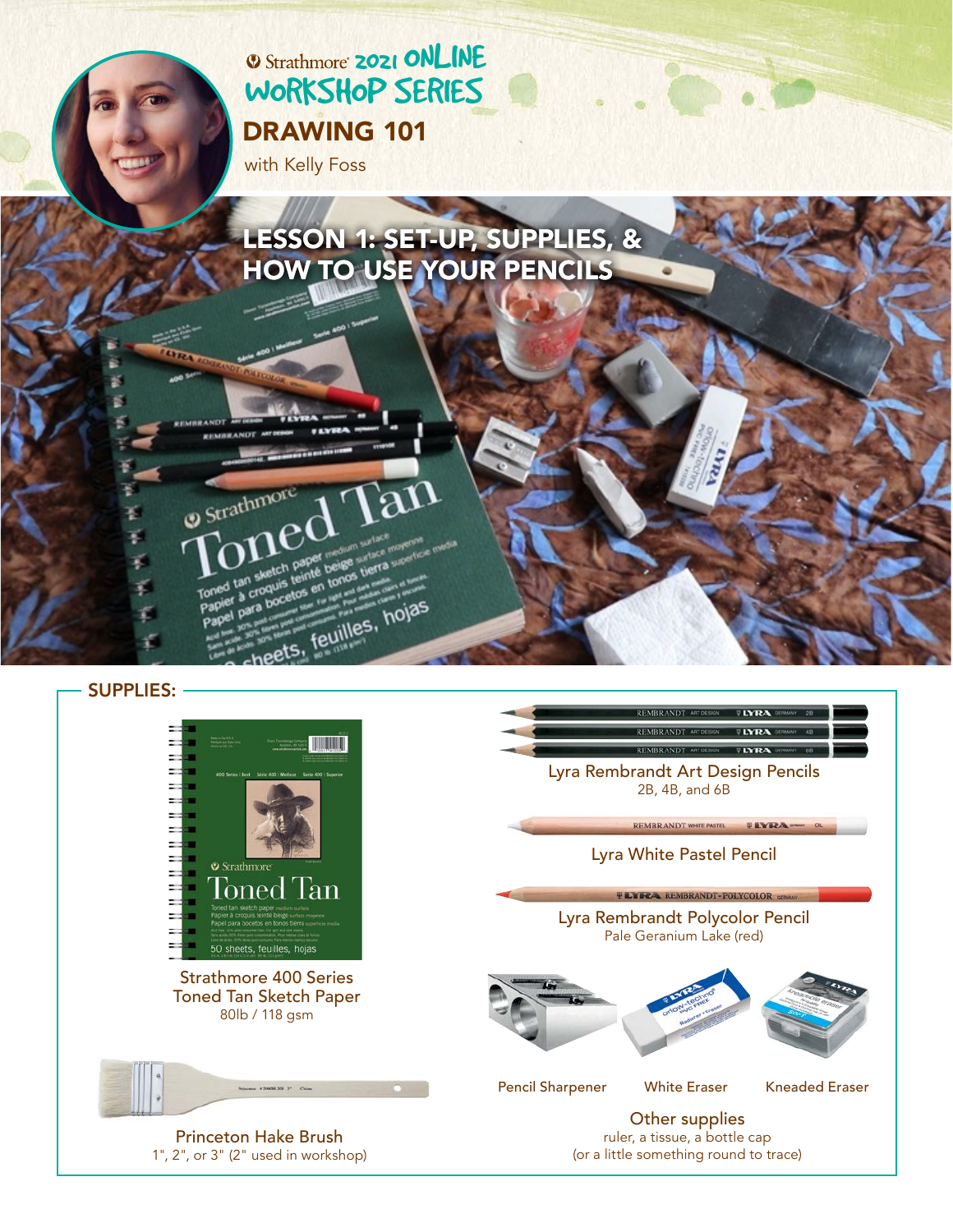

#### STEP 1:

Find a rigid surface to use as a drawing board and have it tilted towards you to avoid distortion in your drawing, as well as to help prevent neck pain. If you are working from life, put a single source of light on your subject (daylight preferable). Always draw in good lighting for yourself! It will save your eyes and be more enjoyable.



#### STEP 2:

Decide on the paper you want (size, color, texture). I am using a Strathmore Toned Tan, 5.5" x 8.5" Sketch pad. Choose your pencils. H stands for hard (lighter marks) and B stands for Bold (darker marks). Choose any red pencil you have. The pencils I am using for this workshop are Lyra 2B, 4B, and 6B graphite, Lyra Rembrandt-Polycolor Pale Geranium Lake, and Lyra White Pastel (dry).



#### STEP 3:

Experiment with the ways to hold your pencil (writing hold vs side hold/cigar hold). Make value scales with each, as well as value scales with each, as well as<br>hatching and cross hatching. id cross hatching.<br>.

> **2021 ONLINE** [WORKSHOP SERIES](https://www.strathmoreartiststudio.com/)